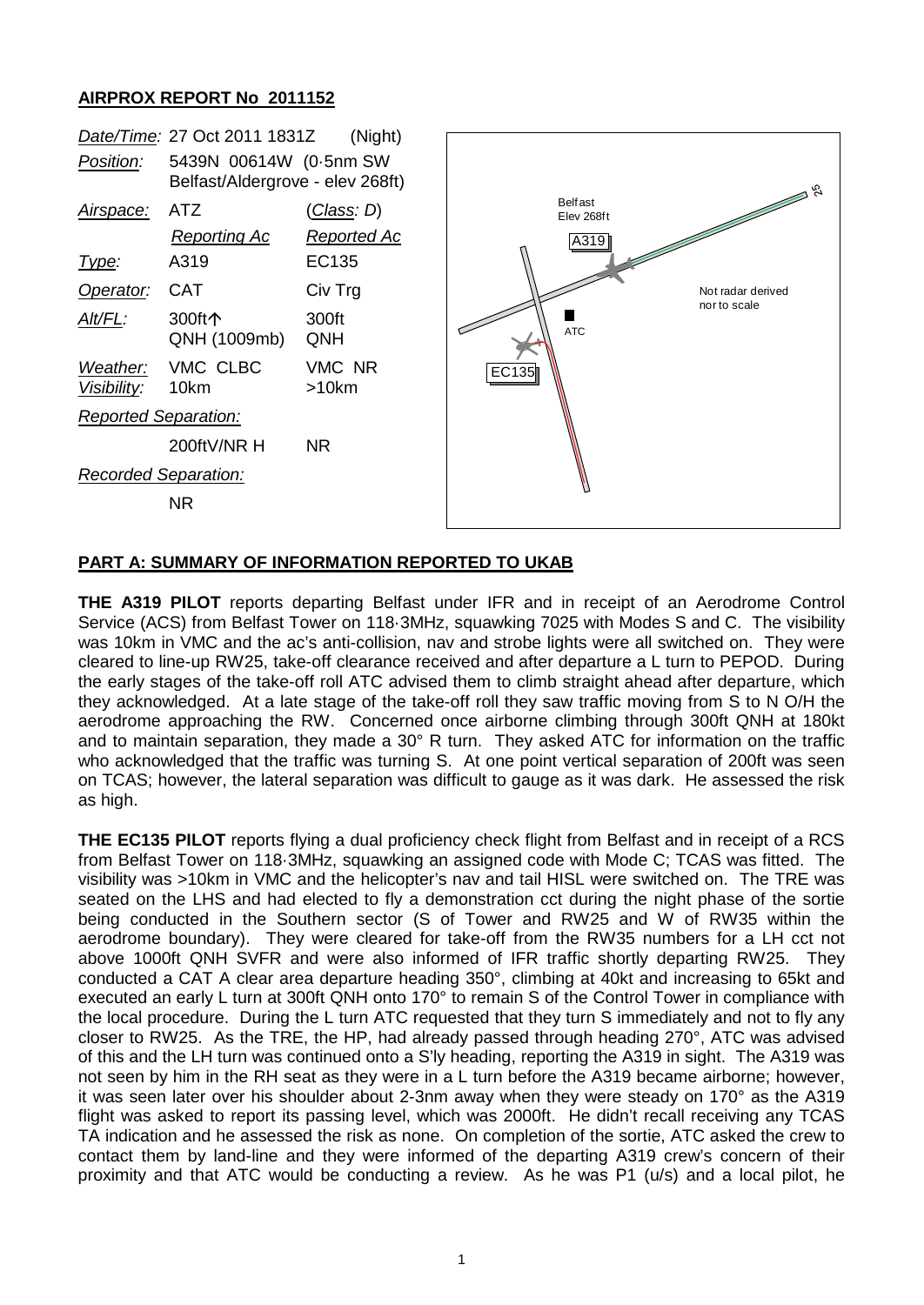participated in the review; however, on returning to his operational flying duties he was requested to complete an Airprox report form for the incident.

**THE BELFAST ADC** reports the EC135 was routeing from Crumlin back to its dispersal via RW35. The A319 flight was cleared for take-off from RW25 with a L turn to PEPOD after departure. The EC135 pilot then requested to "fly another cct" which was approved, expecting the helicopter to route S'bound back to its previous operating area. He amended the A319's departure instruction to fly on the RW track after departure as he did not want it turning towards the helicopter; at this time the A319 was already on RW25. During the A319's departure he saw the EC135 flying in a N'ly direction towards RW25 so he instructed the flight to turn L immediately to remain S of the departing A319. The A319 crew then queried the position of the helicopter and started to turn away from it to the NW, the Capt later confirming that he turned 30° to the R after seeing the helicopter. Once the A319 was above 2000ft he cleared the flight towards PEPOD. The EC135 finished its cct and landed normally.

**ATSI** reports that the Airprox occurred at 1831:15 (night), at Belfast Aldergrove, within the ATZ, Class D CAS, which consists of a circle 2·5nm radius, centred on the mid-point of RW07/25 and extending from the surface to 2000ft above aerodrome elevation (268ft).

The A319 was departing IFR from RW25 on a flight from Belfast Aldergrove to London Stansted. The EC135 helicopter was operating SVFR with a locally based pilot training under the supervision of an instructor who was not locally based. The instructor had requested an additional visual cct on RW35. The Aldergrove Manual of Air Traffic Services, Part 2, Section 2-28, Paragraph 3.4, Parking area for the EC135 helicopter operations, states:

'The helicopter will park adjacent to the PSNI hangar where two pans are available. The helicopter will lift directly to/from these pans and does not require the use of runways or taxiways.'

Earlier in daylight hours, the EC135 whilst training, had been lifting from the threshold of RW35 on RW track, remaining S of the control tower line and RW25, in compliance with local procedures. The controller had been providing an ACS (Tower) for 40min prior to the incident. Workload was assessed as medium and official night was 1714 UTC (AIP SS/SR table). CAA ATSI had access to RT and area radar recordings, together with written reports from both of the pilots, the controller and ATSU investigation. The area radar recordings did not show the ac returns below an altitude of 900ft.

METAR EGAA 271850Z 25005KT 9999 SCT030 BKN040 09/07 Q1009=

The A319 flight had received an airways clearance at 1802:33, *"…cleared to Stansted via Lima one zero climb to altitude five thousand feet squawk is seven zero two five,"* which was acknowledged correctly by the A319 pilot.

The EC135 helicopter was on a training exercise and transferred from Radar to Tower at 1811:55, fully established on the ILS at 4nm. The EC135 pilot requested a go around followed by a L turn to operate over Crumlin (S of the airport) at 1000ft. The controller approved a L turn SVFR towards Crumlin.

At 1826:37, the EC135 pilot reported, *"…the southern sector I'd like to join er straight in for a 35 direction"*. The ADC cleared the flight to route to the RW35 threshold, which was correctly read back. At 1828:18, the EC135 pilot reported on final for RW35 intending to position to dispersal. The Tower controller responded, "(*EC135 c/s) route to your dispersal land at your discretion surface wind is two five zero degrees eight knots."* This was acknowledged by the EC135 pilot.

At 1828:46, the A319 flight was cleared to line up and wait RW25 and at 1829:43, the A319 was given take off clearance, *"(A319 c/s) after departure turn left on track PEPOD Runway two five cleared for take-off surface wind is two five zero degrees eight knots."* The A319 pilot acknowledged, *"???? After departure er left turn to PEPOD and cleared for take-off Runway 25 (A319 c/s)."*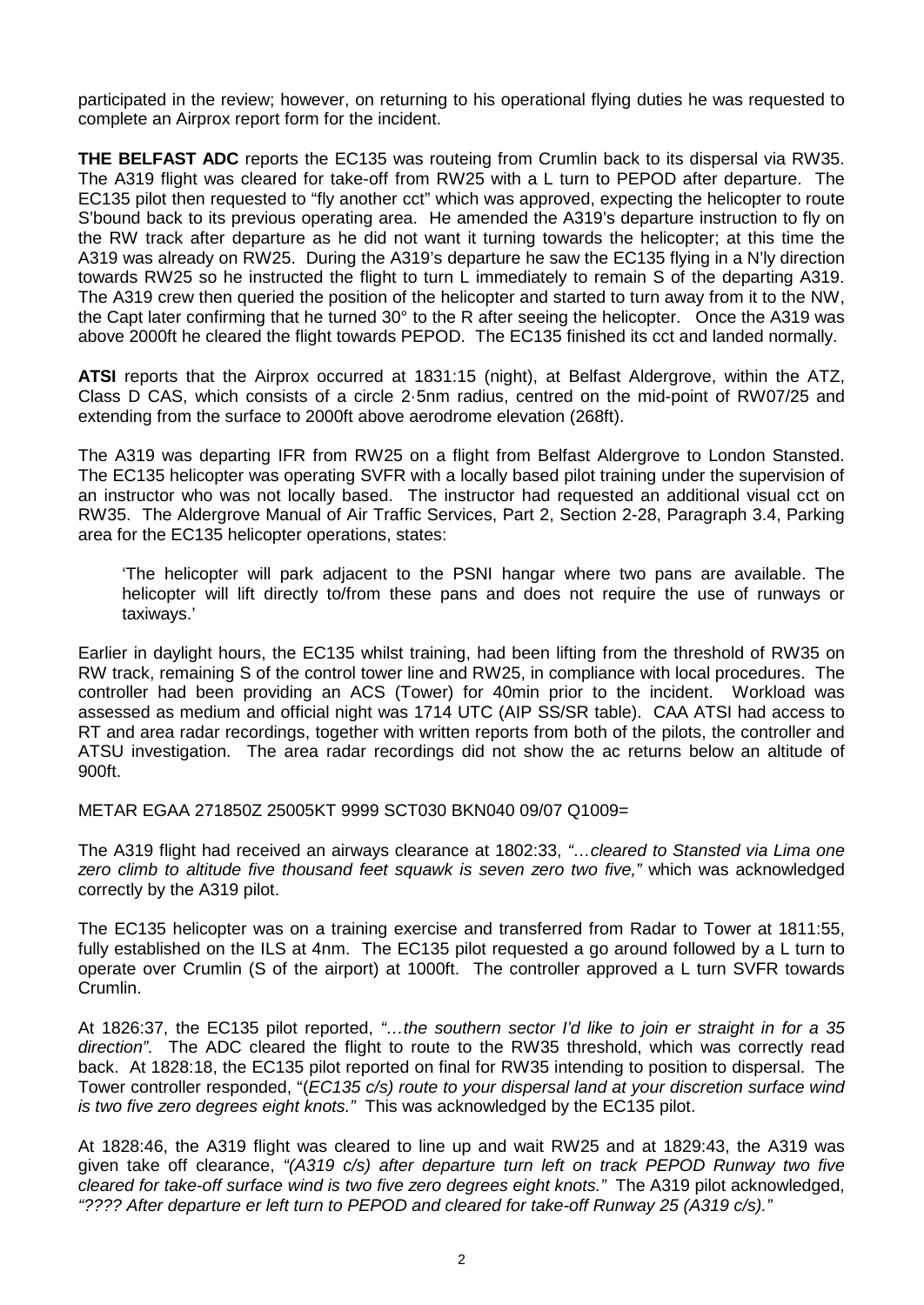At 1830:04, the EC135 instructor decided to demonstrate one more approach and transmitted, *"(EC135 c/s) er just request er one last er lefthand circuit back on Runway three five please."* The controller responded, *"(EC135 c/s) that is approved not above altitude one thousand feet please I have IFR departure will be turning left shortly."* The EC135 pilot acknowledged, *"Roger not above er altitude one thousand feet one zero one zero (EC135 c/s)."* The controller's written report and subsequent telephone conversation indicated that the controller had an expectation that the helicopter would reposition from dispersal routeing directly S of the airfield towards Crumlin for another approach to RW35.

In order to provide separation from the helicopter's southerly departure, the controller then instructed the A319 flight, *"…after departure maintain runway track initially please."* The A319 was in the early stages of the take-off roll and the A319 pilot replied, *"(A319 c/s) roger we're rolling."*

As the A319 departed, the controller observed that the helicopter was departing N and at 1831:12 the controller instructed, *"(EC135 c/s) turn left immediately do not route towards the active runway."* The EC135 pilot responded, *"Yeah we are we're er turning through two seventy now ???? in sight."* The A319 pilot transmitted, *"(A319 c/s) we have er traffic on the left advise."* The controller replied, *"It's a Police helicopter I have both of you visual"* and, *"turning south now it's clear of you."* The unit radar recording shows that the CPA between the ac was 0·2nm (370m). The EC135 pilot's written report and subsequent telephone conversation indicated that the pilot was departing from the RW35 threshold, initially N making a L turn onto a heading of 170° but remaining S of the Tower line, in a similar manner to that approved earlier in the day.

The A319 pilot had been given take off clearance without TI regarding the EC135 helicopter. The A319 pilot's written report indicates that during the late stage of take off, traffic was observed overflying the airfield from S to N, approaching the active RW. When airborne the A319 pilot initiated a R turn of 30° to maintain separation.

At 1831:50, in response to a request from the controller, the EC135 pilot reported at an altitude of 900ft and the A319 pilot reported passing an altitude of 2000ft for 5000ft. The A319 flight was then cleared L turn on track PEPOD and transferred to radar.

The ATSU investigation report and RT recordings suggest that the controller was engaged in a conversation with the ATSA just prior to the incident, which may have been an aggravating factor in the controller misperceiving the helicopter pilot's intentions.

As a result of the incident and in consultation with CAA SRG appropriate unit action has been taken with additional training for the controller and with lessons learned material disseminated within the unit.

The A319 was already commencing the take-off roll when the EC135 helicopter pilot requested a cct on RW35. A number of factors may have caused the controller's misperception and lack of situational awareness regarding the helicopter pilot's intentions:

The controller had been in position for 40min and may not have been fully familiar with the earlier training requirements of the EC135 helicopter.

In operational circumstances the EC135 would normally lift directly from dispersal and the controller's haste in approving the cct may have reflected a pre-disposed assumption that the helicopter would depart from dispersal.

The controller's conversation with the ATSA just prior to the incident, may have been an aggravating factor in the controller misperceiving the helicopter pilot's intentions.

The Airprox occurred at night whilst the EC135 was operating SVFR. The controller was responsible for providing the separation between SVFR and IFR traffic within the vicinity of the cct. The A319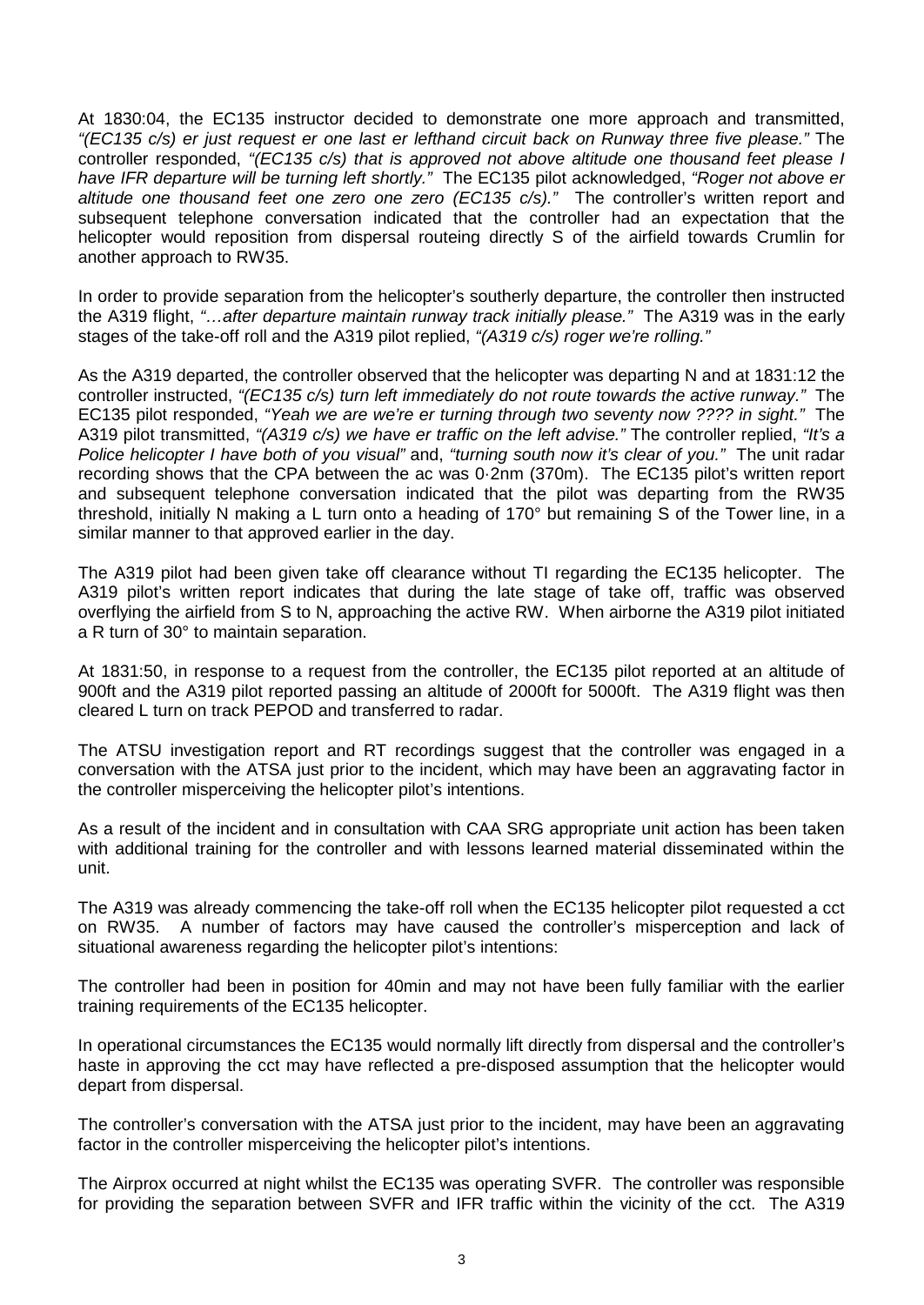flight had been given take-off clearance before the EC135 pilot requested the additional cct. The controller approved the cct, "…*that is approved not above altitude one thousand feet please I have IFR departure will be turning left shortly."* The phraseology used was ambiguous, implying the takeoff clearance but without specific instructions or TI that would have provided separation from the departing A319.

The controller mistakenly assumed that the EC135 would route from the RW35 threshold directly to the S. However the EC135 pilot's expectation was to depart into a visual cct from RW35 threshold in a similar manner to that previously approved (remaining S of the Tower line and RW25). This resulted in the A319 and EC135 departing from crossing RWs at the same time.

In the absence of any TI, the A319 pilot departed, unaware that the EC135 helicopter was approaching, at night, from the S. The A319 crew perceived that there was a conflict and the pilot took action to ensure that separation was maintained, by turning R 30° immediately after departure.

The EC135 helicopter was a training Flight (CAT Z) and the A319 should have been afforded a higher priority. Holding the EC135 until the A319 was airborne would have resolved any separation problems. The controller's haste in approving the cct was done without the use of appropriate phraseology or clearances to provide the required separation or aid the situational awareness of the pilots. MATS Part 2, Appendix E, Page 2, Paragraph 1.1, states:

'…..Incidents and accidents have occurred in which a contributing factor has been the misunderstanding caused by the use of non-standard phraseology. **The importance of using correct and precise standard phraseology cannot be over-emphasised.'**

When the A319 was departing IFR at night from RW25, the controller approved the departure of the EC135 SVFR from RW35, without ensuring that an appropriate form of separation existed between the 2 ac.

The following were considered to be contributory factors:

An appropriate departure clearance was not provided to the EC135 helicopter and the phraseology used by the controller was ambiguous, implying a take-off clearance without specific instructions.

The controller did not have full situational awareness of the helicopter pilot's intentions and misperceived that the helicopter would route S from the RW35 threshold.

The EC135 pilot assumed that he was cleared to make an additional cct to RW35 in a similar manner to that previously approved during the day.

## **PART B: SUMMARY OF THE BOARD'S DISCUSSIONS**

Information available included reports from the pilots of both ac, transcripts of the relevant RT frequencies, radar video recordings, reports from the air traffic controllers involved and reports from the appropriate ATC authorities.

Members sympathised with the A319 crew's predicament. It was during their take-off roll that ATC passed an amendment to their departure, not best practice, to climb straight ahead, which they acknowledged before they saw traffic approaching the RW from their L, apparently on a conflicting flightpath. It would have been difficult to judge the helicopter's separation from its lights in the circumstances and, concerned as to its intentions, the A319 crew turned R 30° after departure. On requesting information on the traffic from ATC, the ADC told them that he had both of them in sight and that it was turning S. The reason the EC135 had been in that position was because the ADC had assumed that the helicopter would lift from its dispersal and depart to the S. The EC135 pilot had requested "a LH cct back onto 35", after the A319 flight had been issued take-off clearance, and the ADC had hastily approved it without issuing specific instructions to take-off, route, TI or any